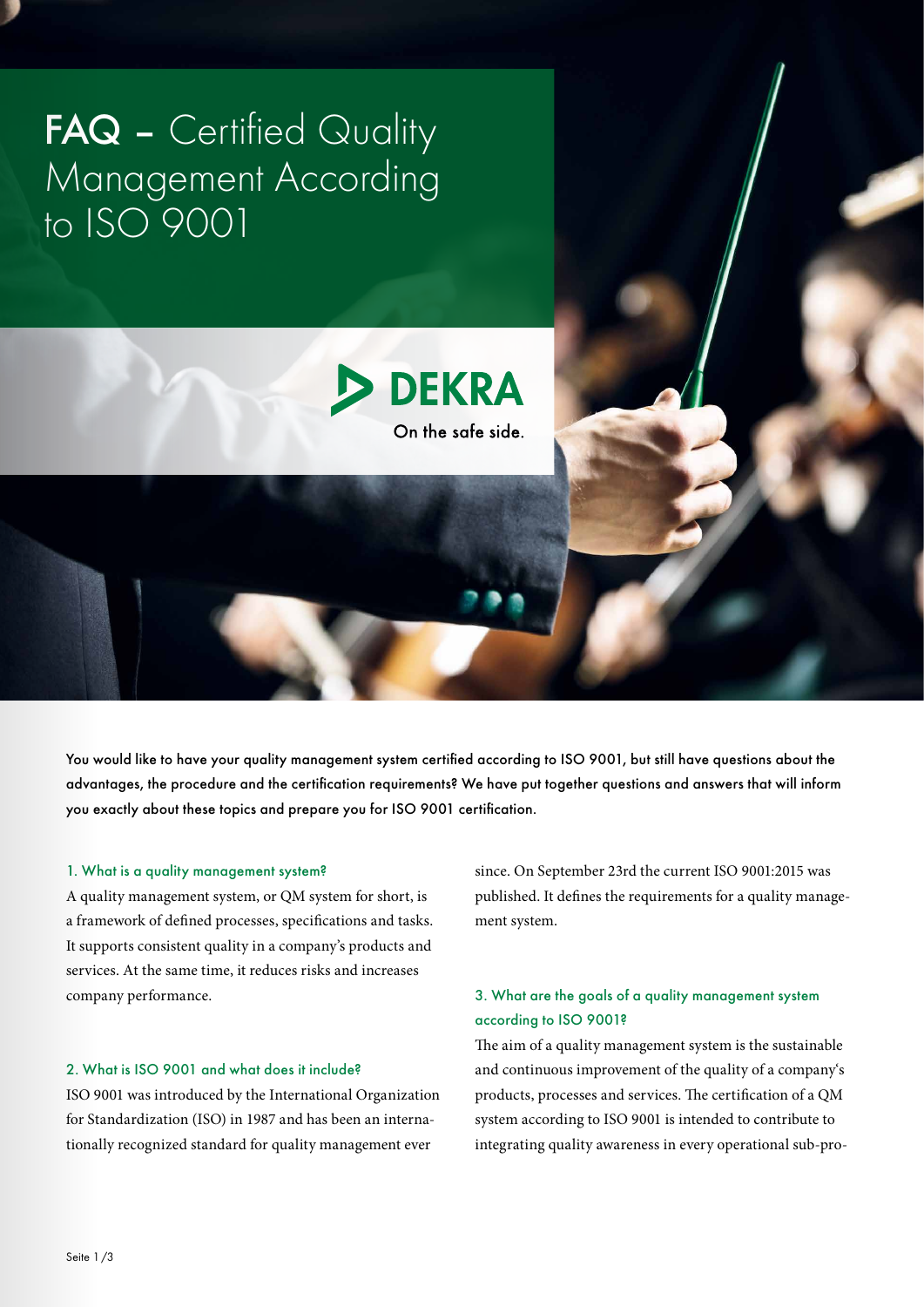cess of a company and thus to achieve customer satisfaction and company goals more efficiently. With the new [ISO 9001](https://www.dekra-certification.us/en/iso-9001-quality-management) you update your quality management system and make your operational processes economical, market-oriented, sustainable and user-friendly.

Read our White Paper on the seven principles of quality management now!

4. Why should I have my company certified to ISO 9001?

By certifying your quality management system, you benefit - regardless of the size, industry or orientation of your company - from the sustainable improvement of the quality of your products and services. Certification of your quality management system offers several advantages.

You have documented proof of quality that offers you a valuable competitive advantage. With a quality management system, you increase your productivity and minimize your risk. At the same time, you save costs and improve customer satisfaction.

## 5. How does ISO 9001 certification work and how can my company prepare for certification?

We certify your quality management in a few steps:

- 1. Information meeting and preliminary audit (optional)
- 2. On-site certification
- 3. Audit report and evaluation
- 4. Certificate and DEKRA test seal
- 5. First surveillance audit (after 12 months)
- 6. Second surveillance audit (after another 12 months)
- 7. Recertification (three years after initial certification)

Would you like to find out whether your company already meets the requirements for ISO 9001:2015 certification? Or identify potential for improvement in preparation for certification?

Then put your quality management to the test with our checklist!

#### 6. What changes are there in ISO 9001:2015?

In addition to the new uniform "High Level Structure", which facilitates a combination of several management systems in one company, there are the following changes:

- Greater user-friendliness of the management standard
- Higher responsibility of top management
- Stricter definition of processes
- Increased consideration of interest groups
- More intensive consideration of risks and identification of opportunities
- Rules for handling company know-how and sensitive information

### 7. What is the "High Level Structure"?

The "High Level Structure", HLS for short, is a uniform superordinate basic structure for all new, revised and future ISO standards. Through uniform terms and core statements, it facilitates the certification, integration and organization of several standards in a company. With the "High Level Structure", the "Plan-Do-Check-Act" cycle, short PDCA cycle, can be applied to all processes and is part of the continuous improvement process (CIP).

The ten chapters of the basic structure for all management system standards with HLS: